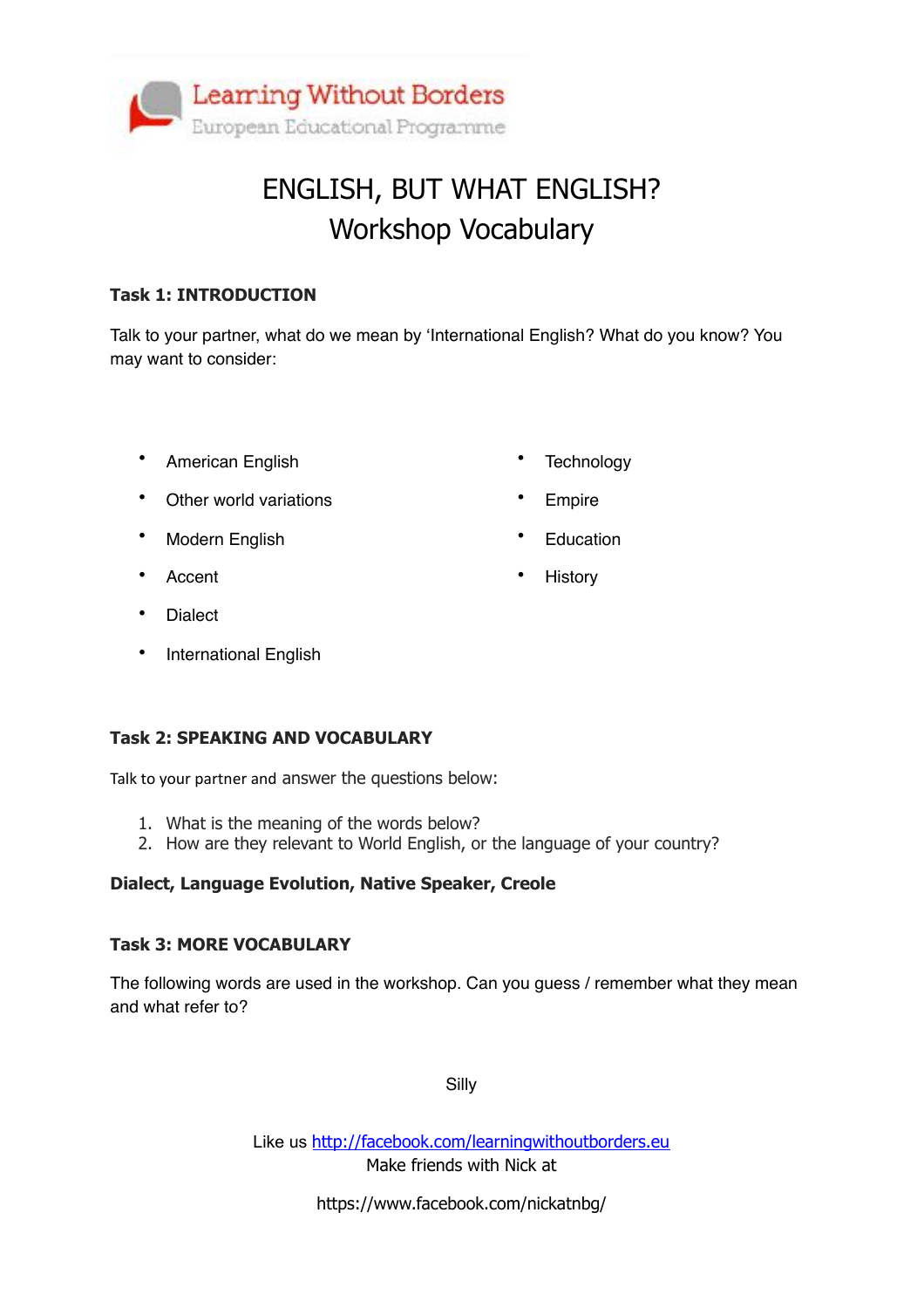

Isolation

Ancient

Globalisation

3rd Conditional

Like us <http://facebook.com/learningwithoutborders.eu> Make friends with Nick at

https://www.facebook.com/nickatnbg/